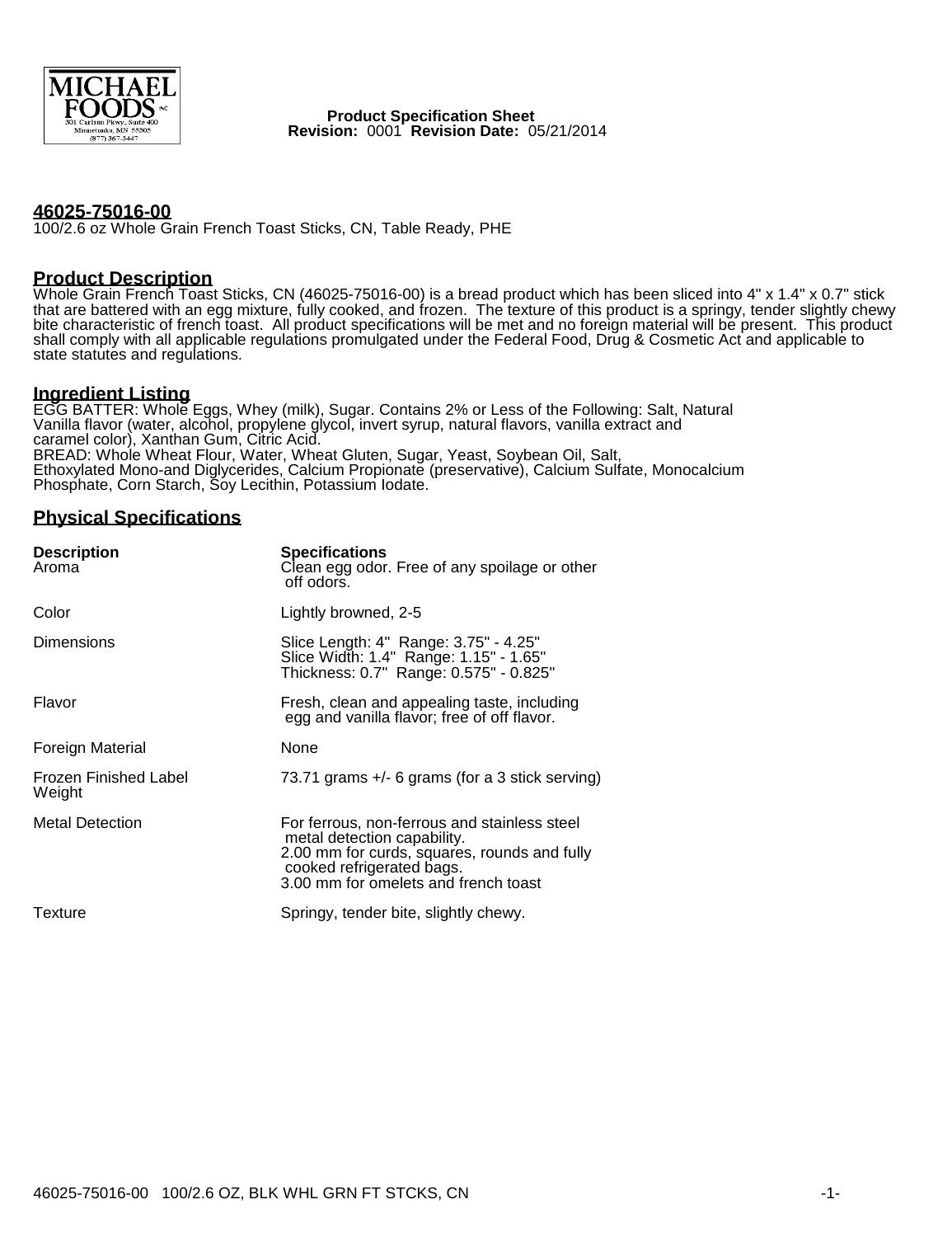# **Microbiological Specifications**

| <b>Description</b><br>Salmonella | <b>Specifications</b><br>Negative/100 g |
|----------------------------------|-----------------------------------------|
| <b>SPC</b>                       | $<$ 10,000 cfu/g                        |
| L. monocytogenes                 | Negative/50 g                           |
| E. coli                          | $<$ 10 cfu/g                            |
| Coliforms                        | $<$ 10 cfu/g                            |
| Coagulase (+) Staph              | <10 cfu/g                               |

#### **Packaging Requirements General Information**

| <b>Description</b>                         | <b>Specifications</b>       |
|--------------------------------------------|-----------------------------|
| Case Dimension                             | 20.000" x 12.000" x 10.500" |
| <b>Product Count per Case</b>              | 100                         |
| Case/Cubic Feet                            | 1.460                       |
| Cases/Pallet                               | 56                          |
| Cases/Layer                                |                             |
| Gross Product Case Weight/Lbs (w/o pallet) | 17.737                      |
| Net Product Weight/Lbs                     | 16.250                      |
| Gross Product Case Weight/Lbs (w/pallet)   | 18.719                      |

| <b>Plant Specific</b>                  |                      |                    |       |
|----------------------------------------|----------------------|--------------------|-------|
| <b>Description</b>                     | Value                | <b>Description</b> | Value |
| Papetti's of Iowa                      |                      |                    |       |
| Box, Unprinted, Glazed, FT Sticks      | 609504               |                    |       |
| box dimension                          | 20.000x12.000x10.500 |                    |       |
| Bag, 23 x 14 x 36 French Toast Stick   | 607054               |                    |       |
| Label, Table Ready, Blank 4 x 10 (750) | 610207               |                    |       |
| Tape, Large, Intertape (3000)          | 607137               |                    |       |
| Chip Board 40 x 48 18 PT.              | 604353               |                    |       |
| box dimension                          | 0.000x0.000x0.000    |                    |       |

See Pallet Layout Report for pallet configuration.